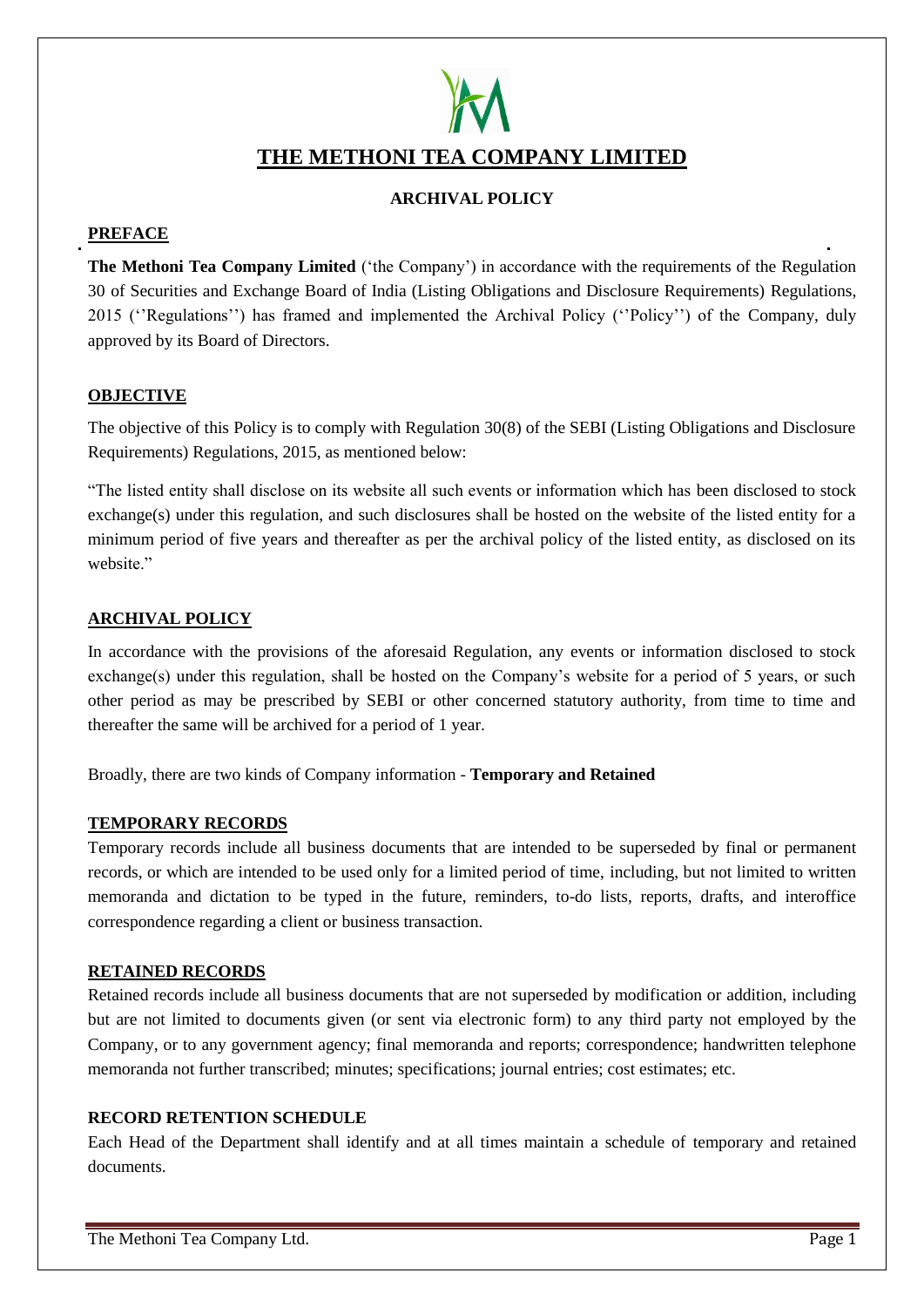# **Records as per the Companies Act, 2013 and SEBI Regulations**

The Company shall maintain all records as per the Companies Act, 2013 and SEBI Regulations for not less than 8 (Eight) Years. Documents that are to be made available on the Company's website in Compliance with the SEBI (Listing Regulations and Disclosure Obligations), 2015 will be made available on the website for a period of 5 years and thereafter will be archived for a period of 1 years.

# **Tax Records**

Tax records includes, but are not limited to Documents concerning tax assessment, tax filings, tax returns, proof of deductions, appeal preferred against any claim made by the relevant tax Authorities. Tax Records shall be maintained for a period of 8 or for a period of 8 (Eight) Years after a final Order has been received with respect to any matter which was preferred for Appeal, as the case may be.

# **Employment /Personnel Record**

The Company is required to keep certain documents relating to recruitment, employment and personnel information, performance review, action taken by or against any employee, complaints by or against any employee. These Documents relating to Employment or Personnel information shall be retained for a period of at least 8 (Eight) years.

#### **Press Releases**

Press Release shall include, but shall not be limited to, any intimation given to the press regarding financial results, profits, Meetings of the Board, General Meetings, and overall performance of the Company. The Company shall retain all Press Releases for at least 8 years.

#### **Legal Documents**

Legal Documents shall include, but shall not be limited to contracts, legal opinions, pleadings, Orders passed by any court or tribunal, Judgments, Interim Orders, Documents relating to cases pending in any Court or Tribunal or any other Authority empowered to give a decision on any matter , Awards, Documents relating to property matters. A contract shall be retained for a period of 8 (Eight) Years or for 8 (Eight) Years after the expiry of the term of the contract, whichever is higher.

Documents relating to any property owned by the Company shall be retained perpetually.

Other property Documents shall be retained for a period of 8 (Eight) Years or for a period of 8 (Eight) Years after the rights in such property ceases to exist, whichever is higher.

Orders passed by any Court or Tribunal or any Authority or Judgment which are final in nature and cannot be superseded shall be retained permanently. Interim Orders shall be retained till a Final Order is received or for a period of 8 (Eight) Years whichever is higher.

Pleadings shall be retained for a period of 8 (Eight) Years or till the matter has been disposed off, whichever is higher.

# **Marketing and Sales Documents**

The Company shall retain relevant marketing and sales Documents for a period of at least 8(Eight) Years.